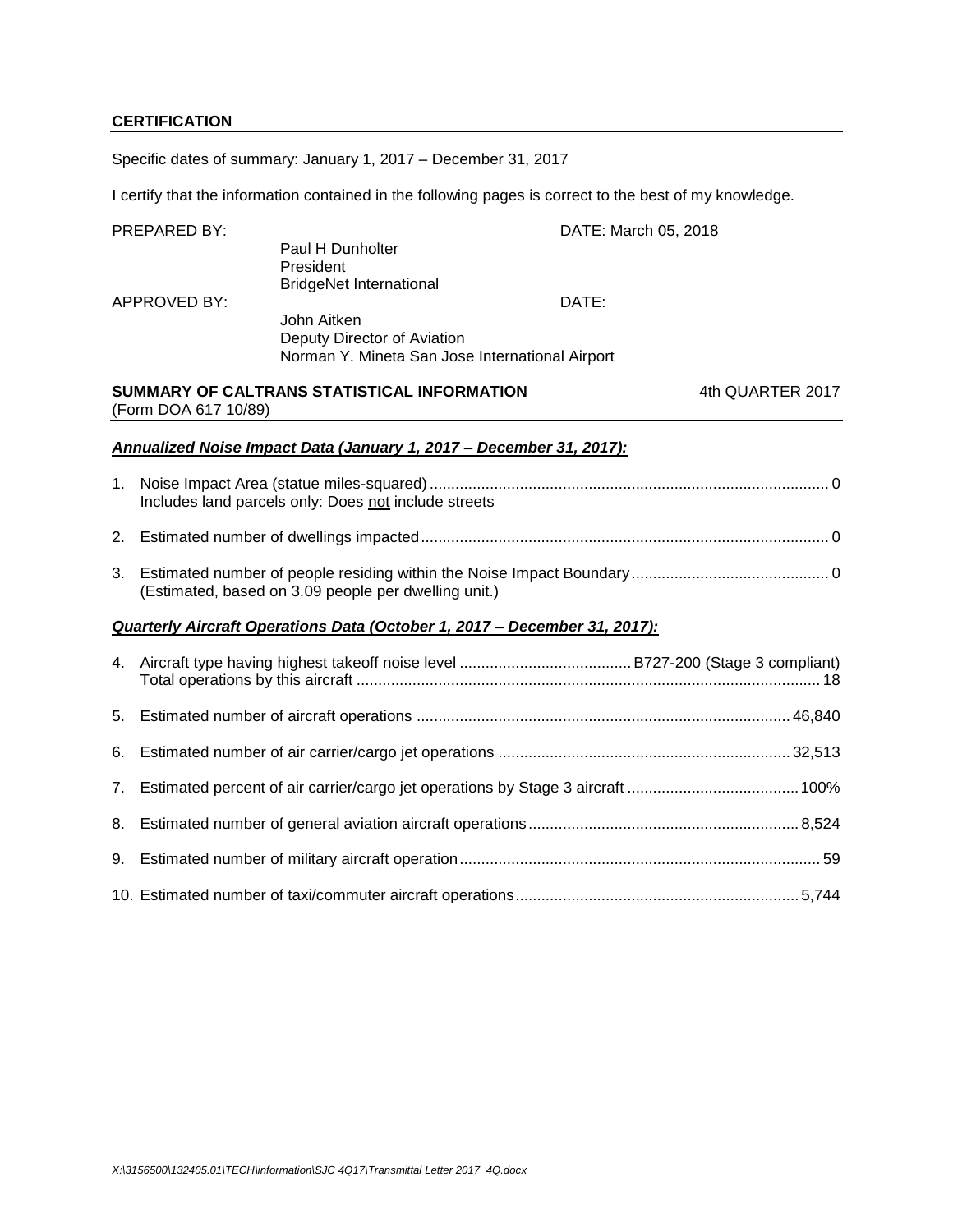## **BACKGROUND INFORMATION**

## **"Noise Problem" Airports in California**

The California Airport Noise Standards (California Code of Regulations, Title 21, Section 5000 et seq.) apply to any airport that is determined to have a noise problem by the local County Board of Supervisors in accordance with the provisions in the regulation. Norman Y. Mineta San Jose International Airport (SJIA) is one of ten airports in California that have been determined to have a noise problem by local County governments.

## **How is aircraft noise measured?**

California uses the Community Noise Equivalent Level (CNEL) as the primary measure for determining exposure of individuals to airport noise. CNEL is the annual, 24-hour average sound level, in decibels, obtained from the accumulation of all noise events, with the addition of 4.77 decibels to weight sound levels from 7 P.M. to 10 P.M. and 10 decibels to weight sound levels from 10 P.M. to 7 A.M. In effect, this weighting means that each evening operation is counted as it is five daytime operations and each nighttime operation counts as the same as ten daytime operations. The weighing of evening and nighttime events accounts for the fact that noise events during these hours are more intrusive when ambient levels are lower and people are trying to sleep. The 24-hour CNEL is annualized to reflect noise generated by aircraft operations for an entire year and is identified by "noise contours" showing levels of aircraft noise.

CNEL is a widely accepted descriptor for aviation noise because of the following characteristics: CNEL is a measurable quantity; CNEL can be used by airport planners and the general public who are not familiar with acoustics or acoustical theory; CNEL provides a simple method to compare the effectiveness of alternative airport scenarios; and CNEL is based on a substantial body of scientific survey data regarding the reactions people have to noise.

## **What are Noise Contours (noise Exposure Maps – NEMs) and how are they used?**

Noise contours are computer generated lines that are modeled to reflect both current noise conditions near airports, as well as to predict what the future noise conditions will be. Technically, a noise contour represents the average annual noise levels (CNEL) summarized by lines connecting points of equal noise exposure.

Norman Y. Mineta San Jose International Airport uses the 65 CNEL contour to identify non-compatible land uses and determine eligibility for federal funds for noise mitigation. Any noise sensitive uses (such as residences, schools, churches, etc.) within the 65 CNEL and greater contour are considered to be noncompatible with aircraft noise.

A variety of information is gathered each quarter to create an accurate noise contour including: the number of flights, flight paths, type of aircraft, type of aircraft engines, time of day, weather conditions, and runway use. Actual on-site noise measurements specific to aircraft operating at SJIA are used to verify predicted individual aircraft noise levels contained in the computer model.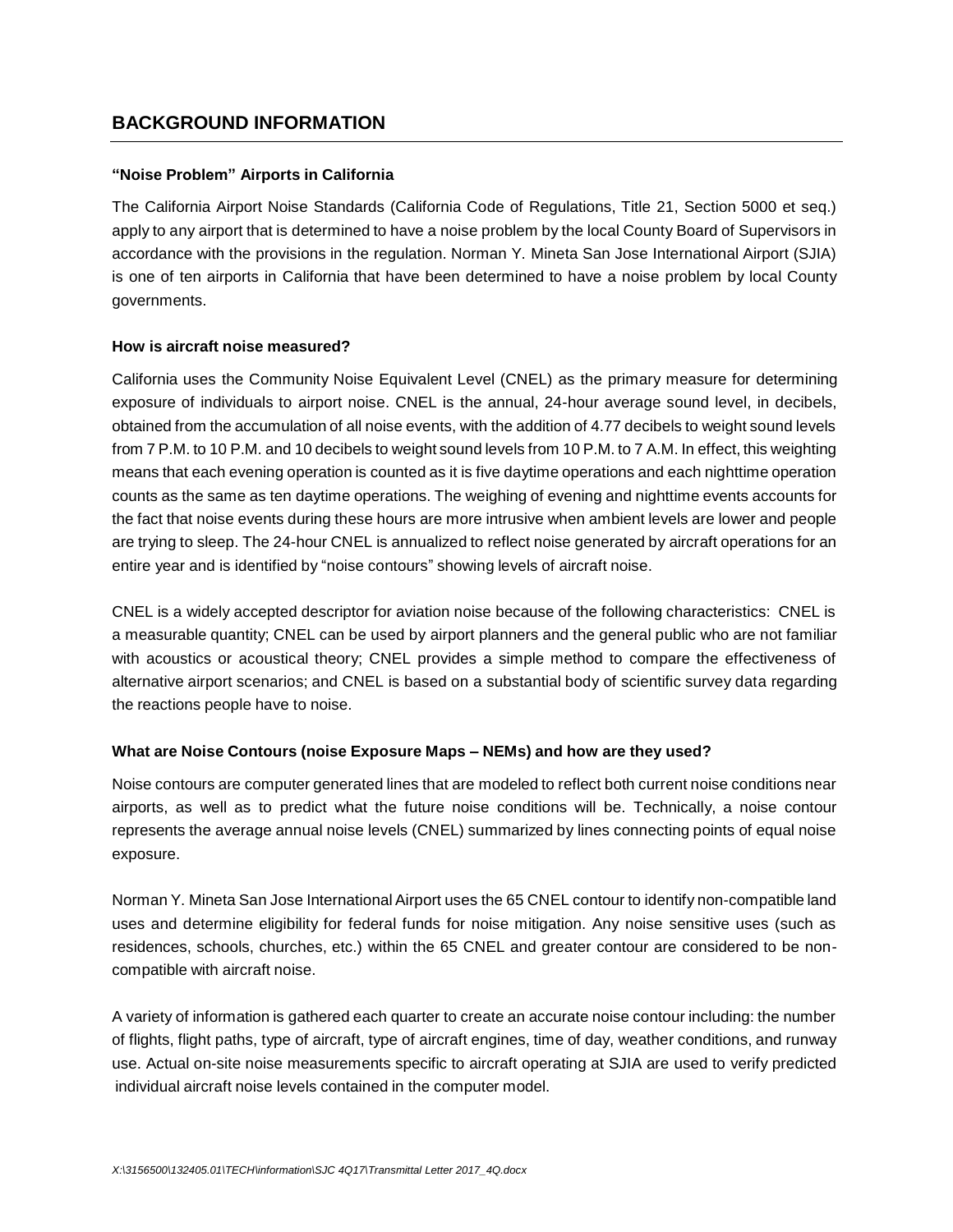These data are used to generate noise contours that are overlaid onto base maps to create a Noise Exposure Map (NEM), which is used to identify where specific levels of aircraft noise occur. The Noise Exposure Maps developed for SJIA will be used in the following ways:

- Defining where areas of roughly equal noise exist in the communities surrounding the Airport
- Assessing various alternative solutions to reduce the effect of noise

## **What is the Integrated Noise Model?**

The Integrated Noise Model (INM) is the model developed by the Federal Aviation Administration (FAA) for evaluating aircraft noise impacts in the communities surrounding airports. The INM uses inputs such as number of operations, aircraft fleet mix (aircraft types), aircraft flight tracks, and flight profiles, time of day of operations and terrain to evaluate aircraft noise. The INM has been used by the FAA since 1978, but has been updated many times since then to include improved metrics and the most current aircraft information.

## **What is considered a non-compatible land use?**

California uses the 65 CNEL and greater contour to represent non-compatible land uses and determine eligibility for noise mitigation. Noise sensitive uses (such as residences, schools, hospitals, nursing homes, and churches) within the 65 CNEL and greater contour are considered to be non-compatible land uses. The date of original construction, the presence of an exterior habitable area, and the presence of acoustic insulation may convert certain uses to a compatible use.

## **What is the purpose of noise monitoring?**

The purpose of noise monitoring is to provide a method to confirm the outputs in the Integrated Noise Model from different aircraft types. The monitoring measures how loud individual aircraft are at certain points. This is then compared to the prediction based on the model and helps determine if any adjustments need to be made to the model inputs to accurately portray the unique noise environment at SJIA. Said another way, these measurements are used to validate the FAA INM. Measurements are taken of the actual noise levels an aircraft makes at a particular airport under particular conditions to compare them to predicted noise levels from the FAA INM using the exact same conditions.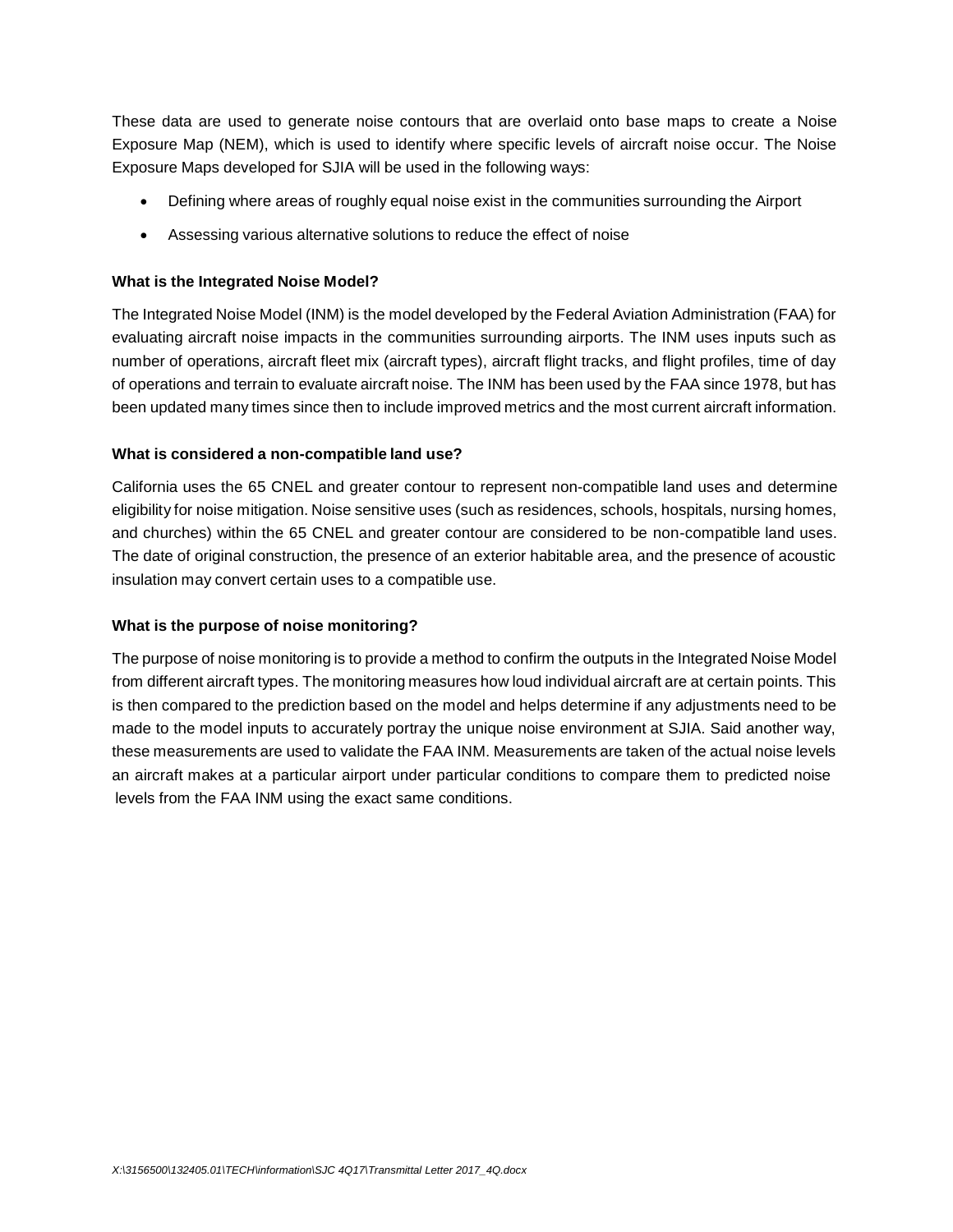|                                                      | Year/Quarter |          |          |          |  |  |  |  |  |  |  |
|------------------------------------------------------|--------------|----------|----------|----------|--|--|--|--|--|--|--|
| Remote<br><b>Monitoring</b><br><b>Terminal (RMT)</b> | 2017/4th     | 2017/3rd | 2017/2nd | 2017/1st |  |  |  |  |  |  |  |
| 101                                                  | 62.5         | 61.3     | 60.1     | 59.4     |  |  |  |  |  |  |  |
| 102                                                  | 64.2         | 64.8     | 65.5     | 65.9     |  |  |  |  |  |  |  |
| 104                                                  | 58.0         | 57.6     | 57.7     | 58.3     |  |  |  |  |  |  |  |
| 105                                                  | 62.4         | 61.7     | 60.7     | 59.7     |  |  |  |  |  |  |  |
| 106                                                  | 65.6         | 65.4     | 65.4     | 65.3     |  |  |  |  |  |  |  |
| 107                                                  | 63.2         | 62.9     | 62.5     | 61.6     |  |  |  |  |  |  |  |
| 108                                                  | 64.8         | 64.5     | 64.3     | 64.1     |  |  |  |  |  |  |  |
| 109                                                  | 61.2         | 61.1     | 61.2     | 61.2     |  |  |  |  |  |  |  |
| 110                                                  | 65.4         | 65.3     | 65.2     | 65.0     |  |  |  |  |  |  |  |
| 111                                                  | 62.8         | 62.8     | 62.7     | 62.5     |  |  |  |  |  |  |  |
| 112                                                  | 60.5         | 60.6     | 60.4     | 60.0     |  |  |  |  |  |  |  |
| 114                                                  | 60.1         | 60.0     | 59.6     | 59.3     |  |  |  |  |  |  |  |
| 115                                                  | 59.0         | 59.3     | 59.5     | 59.4     |  |  |  |  |  |  |  |

# **ANNUALIZED COMMUNITY NOISE EQUIVALENT LEVEL (CNEL) VALUES**

#### **TOTAL AIRCRAFT OPERATIONS**

|                         | Year/Quarter |          |          |                        |  |  |  |  |  |  |  |  |
|-------------------------|--------------|----------|----------|------------------------|--|--|--|--|--|--|--|--|
| <b>Operations</b>       | 2017/4th     | 2017/3rd | 2017/2nd | $2017/1$ <sup>st</sup> |  |  |  |  |  |  |  |  |
| Total                   | 46.840       | 46,888   | 44.617   | 40,250                 |  |  |  |  |  |  |  |  |
| Air Carrier/Cargo       | 32,513       | 31,891   | 29,766   | 26,480                 |  |  |  |  |  |  |  |  |
| <b>General Aviation</b> | 8,524        | 9,107    | 8,962    | 7.921                  |  |  |  |  |  |  |  |  |
| Military                | 59           | 57       | 55       | 49                     |  |  |  |  |  |  |  |  |
| Taxi/Commuter           | 5.744        | 5,833    | 5,834    | 5,800                  |  |  |  |  |  |  |  |  |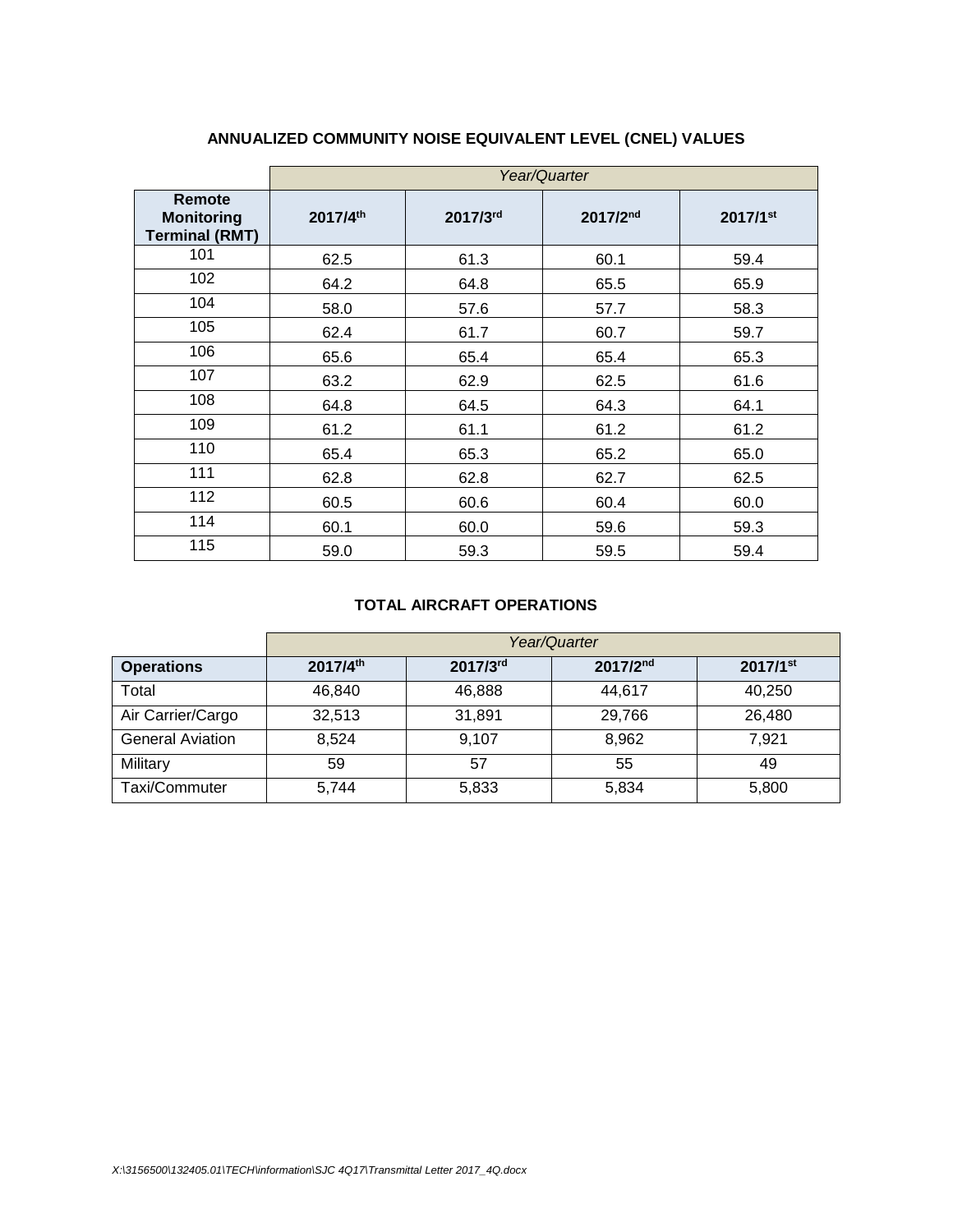# **REMOTE MONITORING TERMINAL (RMT) LOCATIONS**

| Remote<br><b>Monitoring</b><br><b>Terminal (RMT)</b> | Location                                      | Latitude  | Longitude     |  |  |
|------------------------------------------------------|-----------------------------------------------|-----------|---------------|--|--|
| 101                                                  | Oak Street<br>San Jose, CA                    | 37.321292 | -121.881981   |  |  |
| 102                                                  | Center for Performing Arts<br>San Jose, CA    | 37.329572 | -121.892365   |  |  |
| 104                                                  | <b>Bellarmine Prep School</b><br>San Jose, CA | 37.340997 | -121.917993   |  |  |
| 105                                                  | Rosemary Garden<br>San Jose, CA               | 37.3624   | $-121.91475$  |  |  |
| 106                                                  | St. John/Autumn<br>San Jose, CA               | 37.33424  | -121.899946   |  |  |
| 107                                                  | Fire Station 6<br>Santa Clara, CA             | 37.39516  | $-121.949916$ |  |  |
| 108                                                  | MacGregor Lane<br>Santa Clara, CA             | 37.386895 | -121.946527   |  |  |
| 109                                                  | Lake Santa Clara<br>Santa Clara, CA           | 37.392133 | $-121.967717$ |  |  |
| 110                                                  | Chestnut St.<br>Santa Clara, CA               | 37.390153 | -121.959598   |  |  |
| 111                                                  | <b>Fuller Street Park</b><br>Santa Clara, CA  | 37.397987 | -121.965516   |  |  |
| 112                                                  | Mnt. View/Alviso<br>Santa Clara, CA           | 37.40969  | $-121.97944$  |  |  |
| 114                                                  | Fairway Glen Park<br>Santa Clara, CA          | 37.405623 | $-121.961404$ |  |  |
| 115                                                  | 3rd/Reed<br>San Jose, CA                      | 37.328608 | -121.882987   |  |  |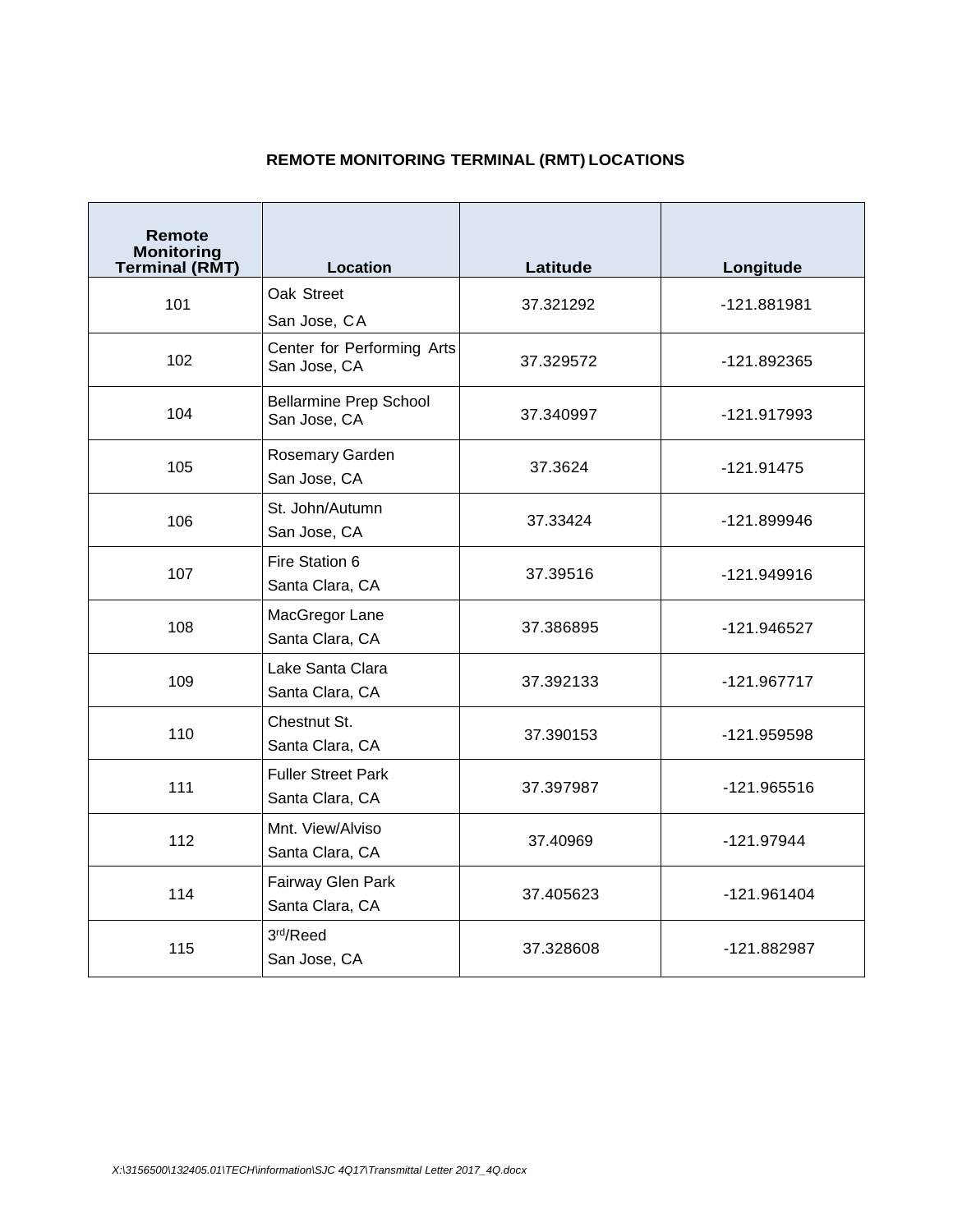|                      |       | <b>Remote Monitoring Terminal (RMT)</b> |      |                |      |      |       |       |      |       |      |      |      |
|----------------------|-------|-----------------------------------------|------|----------------|------|------|-------|-------|------|-------|------|------|------|
|                      | 101   | 102                                     | 104  | 105            | 106  | 107  | 108   | 109   | 110  | 111   | 112  | 114  | 115  |
| Jan 2017             |       | 65.9                                    | 60.3 | 62.3           | 65.6 | 61.9 | 63.2  | 61.1  | 65.5 | 63.0  | 60.8 | 58.4 | 62.0 |
| # Days               | 0     | 31                                      | 31   | 31             | 31   | 31   | 31    | 31    | 31   | 31    | 31   | 31   | 31   |
| Feb 2017             | 62.4  | 65.5                                    | 59.3 | 62.5           | 65.2 | 60.9 | 62.6  | 60.7  | 65.5 | 62.9  | 60.8 | 58.1 | 61.7 |
| # Days               | 20    | 28                                      | 28   | 28             | 28   | 28   | 28    | 28    | 28   | 28    | 28   | 28   | 28   |
| Mar 2017             | 62.6  | 66.0                                    | 58.1 | 60.5           | 65.8 | 62.7 | 64.8  | 61.5  | 65.5 | 63.0  | 60.2 | 60.3 | 59.4 |
| # Days               | 29    | 29                                      | 31   | 31             | 31   | 31   | 20    | 31    | 31   | 31    | 31   | 31   | 31   |
| 1 <sup>st</sup> Qtr. | 62.6  | 65.8                                    | 59.4 | 61.8           | 65.5 | 62.0 | 63.5  | 61.1  | 65.5 | 63.0  | 60.6 | 59.1 | 61.1 |
| # Days               | 49    | 88                                      | 90   | 90             | 90   | 90   | 79    | 90    | 90   | 90    | 90   | 90   | 90   |
| Apr 2017             | 63.0  | 66.2                                    | 57.1 | 63.4           | 65.4 | 65.9 | 64.9  | 61.4  | 65.7 | 63.6  | 60.9 | 60.3 | 59.8 |
| # Days               | 27    | 30                                      | 30   | 28             | 30   | 30   | 30    | 30    | 30   | 30    | 30   | 30   | 30   |
| May2017              | 62.1  | 63.3                                    | 55.4 | 55.4           | 65.5 | 63.5 | 64.9  | 61.3  | 65.5 | 62.8  | 60.5 | 60.4 | 58.2 |
| # Days               | 31    | 31                                      | 31   | $\overline{2}$ | 31   | 31   | 31    | 31    | 31   | 31    | 31   | 31   | 31   |
| Jun 2017             | 55.7  | 61.7                                    | 54.5 | 58.9           | 65.9 | 63.7 | 65.2  | 61.4  | 65.3 | 62.7  | 62.9 | 60.5 | 57.2 |
| # Days               | 30    | 30                                      | 30   | $\overline{4}$ | 30   | 30   | 30    | 30    | 30   | 30    | 30   | 30   | 30   |
| 2 <sup>nd</sup> Qtr. | 61.2  | 64.1                                    | 55.8 | 62.9           | 65.6 | 64.5 | 65.0  | 61.4  | 65.5 | 63.0  | 61.5 | 60.4 | 58.5 |
| $\overline{\#}$ Days | 88    | 91                                      | 91   | 34             | 91   | 91   | 91    | 91    | 91   | 91    | 91   | 91   | 91   |
| <b>Jul 2017</b>      | 62.7  | 62.8                                    | 54.3 | 61.4           | 65.4 | 63.1 | 65.3  | 61.1  | 65.4 | 62.7  | 59.9 | 61.1 | 57.2 |
| $\overline{\#}$ Days | 31    | 31                                      | 31   | 31             | 31   | 31   | 31    | 31    | 31   | 31    | 31   | 31   | 31   |
| Aug 2017             | 63.0  | 63.5                                    | 54.0 | 63.2           | 65.4 | 63.0 | 65.7  | 61.1  | 65.6 | 62.8  | 60.6 | 60.5 | 56.3 |
| # Days               | 23    | 31                                      | 31   | 31             | 31   | 31   | 31    | 31    | 31   | 31    | 31   | 31   | 31   |
| Sep 2017             | 62.5  | 62.4                                    | 55.5 | 59.7           | 65.1 | 62.4 | 64.3  | 60.2  | 64.5 | 61.6  | 60.0 | 59.5 | 56.9 |
| $#$ Days             | 28    | 30                                      | 30   | 30             | 30   | 30   | 30    | 30    | 30   | 30    | 30   | 30   | 30   |
| 3rd Qtr.             | 62.7  | 62.9                                    | 54.7 | 61.7           | 65.3 | 62.8 | 65.1  | 60.8  | 65.2 | 62.4  | 60.2 | 60.4 | 56.8 |
| # Days               | 82    | 92                                      | 92   | 92             | 92   | 92   | 92    | 92    | 92   | 92    | 92   | 92   | 92   |
| Oct 2017             | 62.8  | 62.5                                    | 59.3 | 62.2           | 65.1 | 62.5 | 64.8  | 60.5  | 64.6 | 61.8  | 58.5 | 59.9 | 56.4 |
| # Days               | 21    | 31                                      | 31   | 31             | 31   | 31   | 31    | 31    | 31   | 31    | 31   | 31   | 31   |
| Nov 2017             | 63.7  | 63.8                                    | 59.4 | 63.8           | 66.2 | 63.6 | 64.9  | 61.9  | 65.9 | 63.4  | 60.6 | 60.3 | 60.6 |
| # Days               | 30    | 30                                      | 30   | 30             | 30   | 30   | 30    | 30    | 30   | 27    | 30   | 30   | 30   |
| Dec 2017             | 63.3  | 63.7                                    | 61.2 | 63.3           | 65.8 | 63.2 | 65.5  | 61.4  | 65.3 | 62.7  | 59.2 | 60.6 | 57.9 |
| # Days               | 31    | 31                                      | 31   | 31             | 31   | 31   | 31    | 30    | 31   | 31    | 31   | 31   | 31   |
| 4 <sup>th</sup> Qtr. | 63.3  | 63.4                                    | 60.1 | 63.2           | 65.7 | 63.1 | 65.1  | 61.3  | 65.3 | 62.7  | 59.5 | 60.3 | 58.6 |
| # Days               | 82    | 92                                      | 92   | 92             | 92   | 92   | 92    | 90    | 92   | 89    | 92   | 92   | 92   |
| 12 Mo.               | 62.5  | 64.2                                    | 58.0 | 62.4           | 65.6 | 63.2 | 64.8  | 61.2  | 65.4 | 62.8  | 60.5 | 60.1 | 59.0 |
| # Days               | 301   | 363                                     | 365  | 308            | 365  | 365  | 354   | 363   | 365  | 362   | 365  | 365  | 365  |
| On-Line              | 82.5% | 99.5%                                   | 100% | 84.4%          | 100% | 100% | 97.0% | 99.5% | 100% | 99.2% | 100% | 100% | 100% |

### **MONTHLY COMMUNITY NOISE EQUIVALENT LEVEL (CNEL) VALUES January 1, 2017 – December 31, 2017**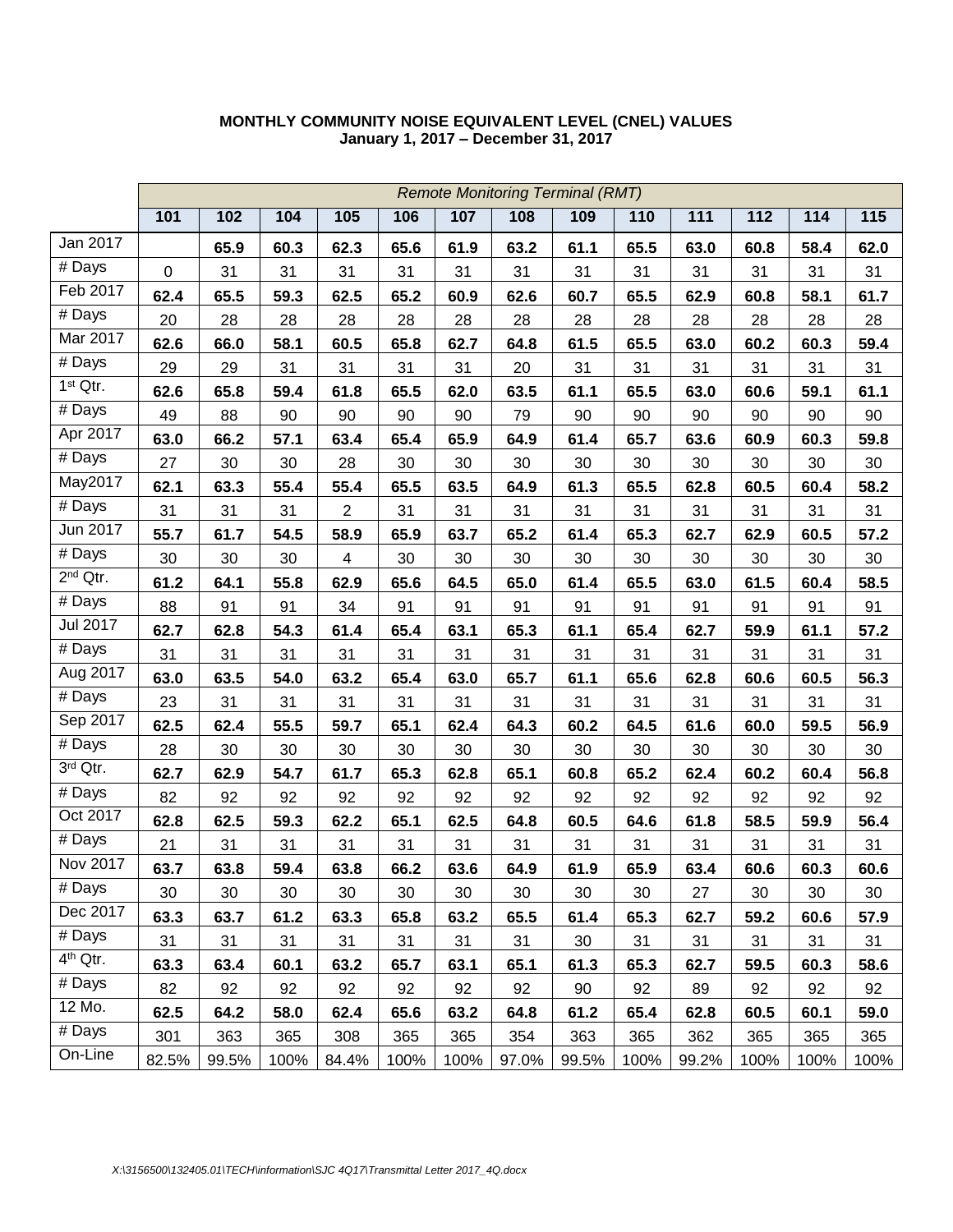|                | <b>Remote Monitoring Terminal (RMT)</b> |      |      |      |      |      |      |      |      |      |      |      |      |
|----------------|-----------------------------------------|------|------|------|------|------|------|------|------|------|------|------|------|
| <b>Day</b>     | 101                                     | 102  | 104  | 105  | 106  | 107  | 108  | 109  | 110  | 111  | 112  | 114  | 115  |
| 1              |                                         | 62.4 | 57.3 | 56.1 | 65.5 | 62.3 | 65.1 | 61.3 | 64.8 | 62.3 | 59   | 60.1 | 56.3 |
| $\overline{2}$ |                                         | 61.5 | 58.4 | 62.6 | 65.2 | 62.6 | 64.9 | 61   | 64.6 | 62.6 | 59.5 | 60.2 | 55.7 |
| $\overline{3}$ |                                         | 62.6 | 56.8 | 58.7 | 64.8 | 62.6 | 64.3 | 60.1 | 63.8 | 61   | 58.7 | 60.4 | 55.3 |
| 4              |                                         | 64.9 | 59.5 | 60.2 | 66.3 | 61.2 | 63.4 | 59.2 | 63.1 | 60.2 | 57.1 | 58.7 | 59.4 |
| $\overline{5}$ |                                         | 62.5 | 59.8 | 63.7 | 65.3 | 63   | 65.6 | 61.5 | 65.4 | 62.7 | 59.4 | 60.6 | 55.3 |
| $\,6$          |                                         | 62.1 | 61.1 | 63.3 | 64.9 | 62.2 | 65.4 | 60.8 | 64.3 | 61.6 | 58.4 | 59.5 | 55.6 |
| $\overline{7}$ |                                         | 59.3 | 57.4 | 55.1 | 63   | 60.3 | 62.4 | 58.6 | 63.5 | 60.2 | 56.8 | 57.3 | 53.3 |
| $\overline{8}$ |                                         | 60.8 | 56.1 | 58.5 | 64.7 | 61.1 | 64.2 | 60.8 | 64.2 | 61.6 | 58.8 | 59.4 | 53.7 |
| 9              |                                         | 62.4 | 62.3 | 62.8 | 65.4 | 61.5 | 64.2 | 60.6 | 64.4 | 61.3 | 58.7 | 59.6 | 55.5 |
| 10             |                                         | 62.6 | 62.3 | 61.9 | 64.9 | 62.8 | 64.9 | 60.6 | 64.9 | 62   | 58.6 | 60.4 | 56.1 |
| 11             | 65.6                                    | 62.5 | 56.3 | 60.4 | 65.1 | 63.7 | 65.8 | 62   | 65.7 | 62.7 | 59.5 | 60.9 | 56.4 |
| 12             | 63.6                                    | 64.5 | 61.5 | 64.2 | 66.3 | 62.5 | 65   | 60.8 | 64.7 | 61.8 | 59.1 | 60.4 | 56.4 |
| 13             | 63.7                                    | 63.9 | 60.4 | 61.5 | 66.2 | 63   | 65.3 | 61.7 | 64.9 | 62.7 | 59.1 | 60.8 | 56.1 |
| 14             | 59.6                                    | 58.4 | 57.4 | 60.5 | 64.8 | 59.3 | 61.6 | 58.4 | 62.2 | 59.4 | 56.6 | 57.3 | 55.2 |
| 15             | 62.1                                    | 62   | 62.2 | 62   | 64.7 | 61   | 64.6 | 60.3 | 64.5 | 61.7 | 58.3 | 59.2 | 55.2 |
| 16             | 62.2                                    | 63.3 | 60   | 62.5 | 64.2 | 61.5 | 63.3 | 59.8 | 64   | 61.3 | 57.6 | 58.5 | 56.2 |
| 17             | 62.3                                    | 62.1 | 56.4 | 60.8 | 64.8 | 61.9 | 64.2 | 60   | 64   | 60.7 | 57.2 | 59   | 53.7 |
| 18             | 63                                      | 62   | 52.1 | 60.5 | 65.2 | 62.5 | 64.8 | 58.8 | 65   | 62.2 | 58.3 | 60   | 56.2 |
| 19             | 63.4                                    | 62.4 | 51.2 | 57.3 | 65.6 | 63.6 | 65.9 | 59.8 | 65.8 | 62.9 | 58.9 | 61.4 | 57   |
| 20             | 64.5                                    | 64.6 | 55.4 | 64.6 | 67   | 65.3 | 67.1 | 61.6 | 66.9 | 64.4 | 61.1 | 62.8 | 57.7 |
| 21             | 61.2                                    | 58.7 | 55.2 | 58.9 | 63.6 | 63.5 | 64.5 | 60.2 | 63.4 | 60.6 | 56.6 | 59.5 | 54.1 |
| 22             | 63.3                                    | 63.2 | 61   | 58.6 | 65.3 | 66.1 | 66.2 | 62.5 | 66.1 | 63.5 | 60.1 | 61.3 | 56.7 |
| 23             | 62.4                                    | 63.3 | 63.4 | 66.4 | 65.7 | 62.6 | 65.5 | 62   | 65.4 | 63.1 | 60.3 | 60   | 56.8 |
| 24             | 62.1                                    | 62.8 | 60.8 | 62.4 | 65.2 | 61.3 | 64.3 | 59.4 | 63.5 | 60.1 | 56.8 | 58.3 | 56.5 |
| 25             | 62.5                                    | 62.7 | 61.5 | 62.9 | 64.9 | 63   | 65.1 | 59.8 | 65.2 | 61.6 | 58.1 | 59.7 | 57.1 |
| 26             | 62.5                                    | 62.6 | 63.1 | 69.9 | 64.6 | 63.2 | 65.9 | 59.7 | 65.3 | 62.1 | 58.5 | 60.2 | 55   |
| 27             | 62.7                                    | 63.9 | 57.7 | 62.5 | 65.1 | 61.9 | 65.7 | 61.3 | 65.4 | 62.7 | 58.8 | 60.4 | 59.2 |
| 28             | 60.7                                    | 57.4 | 55.7 | 53.8 | 63.2 | 59.2 | 64.3 | 58.9 | 63.3 | 59.9 | 55.8 | 57.9 | 54.8 |
| 29             | 62.7                                    | 62.7 | 51.1 | 51.8 | 65.8 | 60.8 | 64.6 | 60.1 | 64.4 | 61.8 | 57.7 | 59.3 | 55.1 |
| 30             | 63.6                                    | 63   | 57.8 | 61.5 | 66.1 | 61.3 | 62.4 | 59.1 | 63.3 | 60.9 | 58.5 | 58.2 | 60.9 |
| 31             | 61.4                                    | 60.6 | 47.9 | 54.7 | 63.4 | 62   | 63.9 | 60.5 | 63.8 | 61.1 | 58.2 | 59.8 | 55.4 |
| Avg.           | 62.8                                    | 62.5 | 59.3 | 62.2 | 65.1 | 62.5 | 64.8 | 60.5 | 64.6 | 61.8 | 58.5 | 59.9 | 56.4 |
| # Days         | 21                                      | 31   | 31   | 31   | 31   | 31   | 22   | 31   | 31   | 31   | 31   | 31   | 31   |

### **DAILY AIRCRAFT COMMUNITY NOISE EQUIVALENT LEVEL (CNEL) VALUES OCTOBER 2017**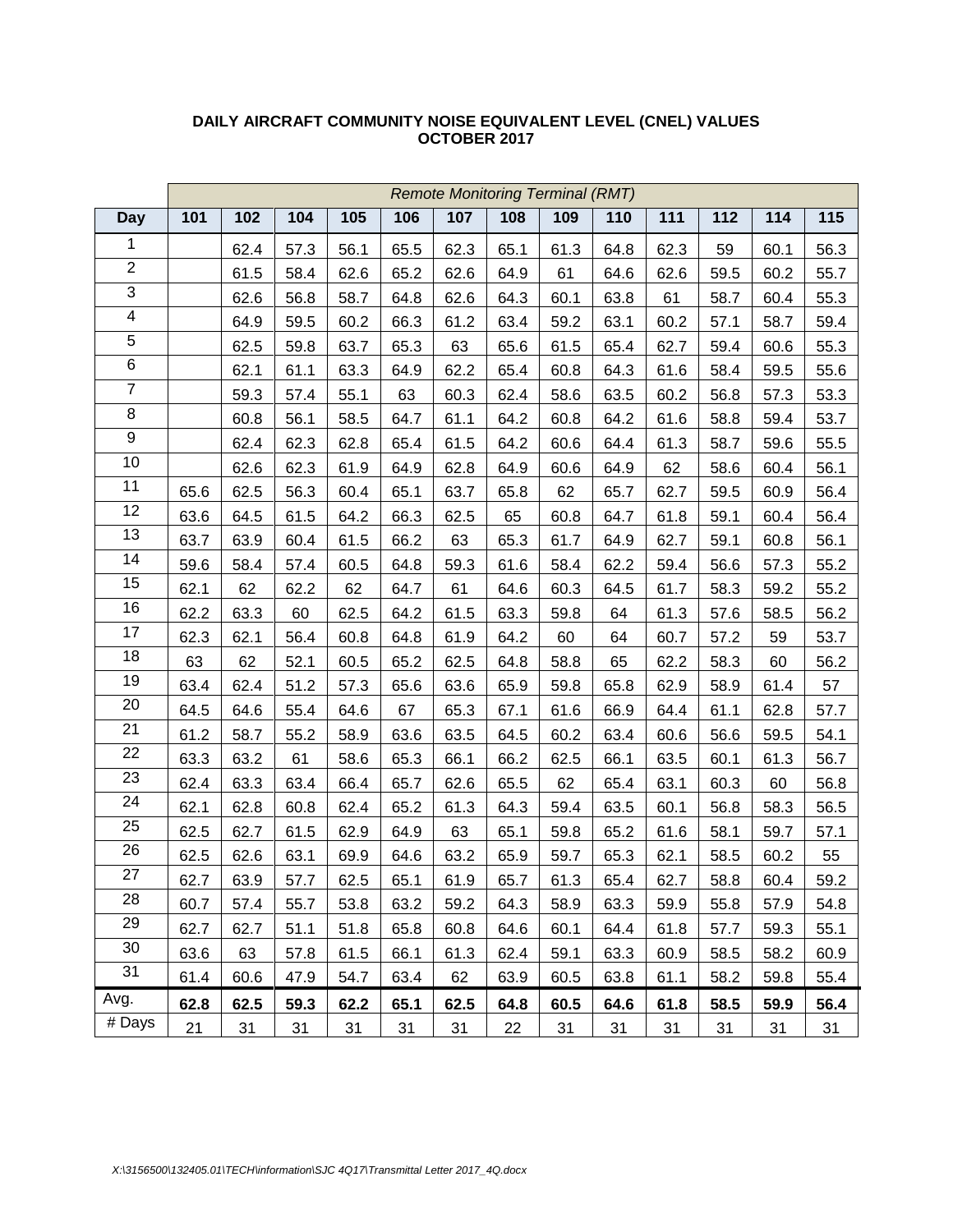|                         | <b>Remote Monitoring Terminal (RMT)</b> |      |      |      |      |      |      |      |      |      |      |      |      |
|-------------------------|-----------------------------------------|------|------|------|------|------|------|------|------|------|------|------|------|
| <b>Day</b>              | 101                                     | 102  | 104  | 105  | 106  | 107  | 108  | 109  | 110  | 111  | 112  | 114  | 115  |
| 1                       | 62.9                                    | 63.3 | 52.6 | 60.8 | 65   | 63.5 | 65.5 | 61.8 | 65.4 | 62.3 | 58.8 | 61.1 | 56.1 |
| $\overline{2}$          | 62.8                                    | 63   | 47   | 70.8 | 64.6 | 63.9 | 65.9 | 61.6 | 65.7 | 63.1 | 59.4 | 61.4 | 55.8 |
| $\overline{3}$          | 63.8                                    | 62.3 | 60.3 | 63.4 | 65.4 | 58.7 | 55.1 | 61   | 66.3 | 63.5 | 62.2 | 46.2 | 64.4 |
| $\overline{\mathbf{4}}$ | 62.5                                    | 61.5 | 56.3 | 65.5 | 65.7 | 58.2 | 60.1 | 57.7 | 62.4 | 59.8 | 57.3 | 55.8 | 60.4 |
| $\overline{5}$          | 64.9                                    | 64.1 | 59.7 | 59.8 | 67.1 | 61.2 | 63.4 | 59.8 | 63.5 | 60.8 | 57.9 | 58.9 | 61.7 |
| 6                       | 64.2                                    | 63.3 | 56.1 | 62.4 | 66.6 | 65.9 | 66.3 | 62.3 | 65.7 | 63.1 | 60.2 | 61.8 | 58   |
| $\overline{7}$          | 61.8                                    | 62.5 | 65.3 | 62.5 | 64.4 | 63.3 | 66   | 62.8 | 66.8 | 64.4 | 61.9 | 60.9 | 55.9 |
| 8                       | 63.2                                    | 63.3 | 61.5 | 63.2 | 65.8 | 68.6 | 56.1 | 66   | 68   | 65.5 | 64.1 | 50.3 | 64.7 |
| $\boldsymbol{9}$        | 64.3                                    | 64.5 | 60.9 | 62.3 | 66.6 | 57.8 | 54.7 | 59.7 | 66.8 | 64   | 62.5 | 49.2 | 65.2 |
| 10                      | 65.7                                    | 67.1 | 61   | 62.9 | 68.2 | 63.6 | 63.7 | 60.9 | 64.7 | 61.9 | 59.2 | 58.9 | 64.6 |
| 11                      | 61.2                                    | 58.1 | 51.8 | 52.6 | 63.5 | 62.2 | 65.1 | 61.5 | 65.3 | 62.7 | 59.7 | 60.7 | 55.3 |
| 12                      | 63.6                                    | 64.7 | 53   | 59.4 | 66.3 | 63.7 | 66.6 | 61.7 | 66.2 | 63.5 | 59.9 | 62.1 | 57.1 |
| 13                      | 65.4                                    | 66.9 | 59.4 | 60.5 | 68   | 62.8 | 63.3 |      | 64.3 | 62.3 | 59.3 | 58.8 | 63.6 |
| 14                      | 63.6                                    | 63.6 | 55.2 | 62.4 | 66.2 | 63.4 | 65.8 |      | 65.8 | 63   | 59.8 | 61.4 | 57.1 |
| 15                      | 62.9                                    | 63.1 | 60.6 | 70.9 | 65.4 | 65.6 | 55.7 | 61.8 | 66.9 | 64.1 | 62.9 | 47.6 | 63.6 |
| 16                      | 65.4                                    | 67.4 | 59.5 | 60.3 | 68.6 | 63.7 | 64.6 | 60.9 | 65.5 | 62.9 | 59.7 | 60   | 63.6 |
| 17                      | 63.9                                    | 63.6 | 61.5 | 64.4 | 66.4 | 64.9 | 66.9 | 63.5 | 66.9 | 64.4 | 61.7 | 62.3 | 57.5 |
| 18                      | 61.6                                    | 60.6 | 57.3 | 63.3 | 64   | 62.7 | 65.9 | 62   | 65.7 | 63.2 | 60.4 | 61.4 | 56.9 |
| 19                      | 62.9                                    | 63.1 | 51.9 | 59.9 | 65.8 | 62.8 | 66.2 | 62.2 | 66.1 | 63.9 | 60.5 | 61.6 | 56.4 |
| $\overline{2}0$         | 63.2                                    | 62.5 | 55   | 61.4 | 65.9 | 63.4 | 66.3 | 62.1 | 66.4 | 64   | 60.7 | 61.9 | 57.1 |
| 21                      | 64.3                                    | 63.5 | 56.2 | 63   | 66.7 | 63.8 | 66.8 | 62.8 | 66.8 | 64.5 | 60.9 | 62   | 57.5 |
| 22                      | 63.5                                    | 64.4 | 54.4 | 61.2 | 66.7 | 64.2 | 66.4 | 62.7 | 67   | 64.4 | 60.8 | 61.9 | 57.1 |
| 23                      | 60.4                                    | 58.7 | 61.8 | 52.9 | 64.7 | 60.5 | 64   | 59.9 | 63.6 | 61.1 | 57.5 | 59.2 | 53.3 |
| 24                      | 61.8                                    | 60.8 | 55.4 | 52.1 | 64.9 | 61.5 | 64   | 60.3 | 64   | 61.3 | 57.8 | 59.6 | 54.5 |
| $\overline{25}$         | 61.5                                    | 60.3 | 62.6 | 63.5 | 64.6 | 63.1 | 65.1 | 61.8 | 66.7 | 64   | 61.4 | 60.3 | 58.6 |
| 26                      | 65.3                                    | 65.3 | 59.2 | 63.3 | 67.6 | 62   | 64   | 60.6 | 65.9 | 63.1 | 60.8 | 59.9 | 64.1 |
| 27                      | 64.6                                    | 63.6 | 58.4 | 62.6 | 67.4 | 64.7 | 67.1 | 63.2 | 66.7 | 65.4 | 61   | 62.9 | 59.1 |
| 28                      | 64.6                                    | 64.4 | 58.6 | 63.2 | 66.5 | 64.2 | 65.8 | 62.1 | 65.6 |      | 60.2 | 61.2 | 58.2 |
| 29                      | 63.5                                    | 64.6 | 60.9 | 63.5 | 66   | 63.8 | 65.9 | 61.8 | 65.3 |      | 60   | 60.9 | 57.6 |
| 30                      | 64.7                                    | 65.6 | 62.5 | 66.8 | 66.7 | 63.9 | 66.2 | 62.1 | 65.8 |      | 60.4 | 61.5 | 59   |
| Avg.                    | 63.7                                    | 63.8 | 59.4 | 63.8 | 66.2 | 63.6 | 64.9 | 61.9 | 65.9 | 63.4 | 60.6 | 60.3 | 60.6 |
| # Days                  | 30                                      | 30   | 30   | 30   | 30   | 30   | 30   | 28   | 30   | 27   | 30   | 30   | 30   |

### **DAILY AIRCRAFT COMMUNITY NOISE EQUIVALENT LEVEL (CNEL) VALUES NOVEMBER 2017**